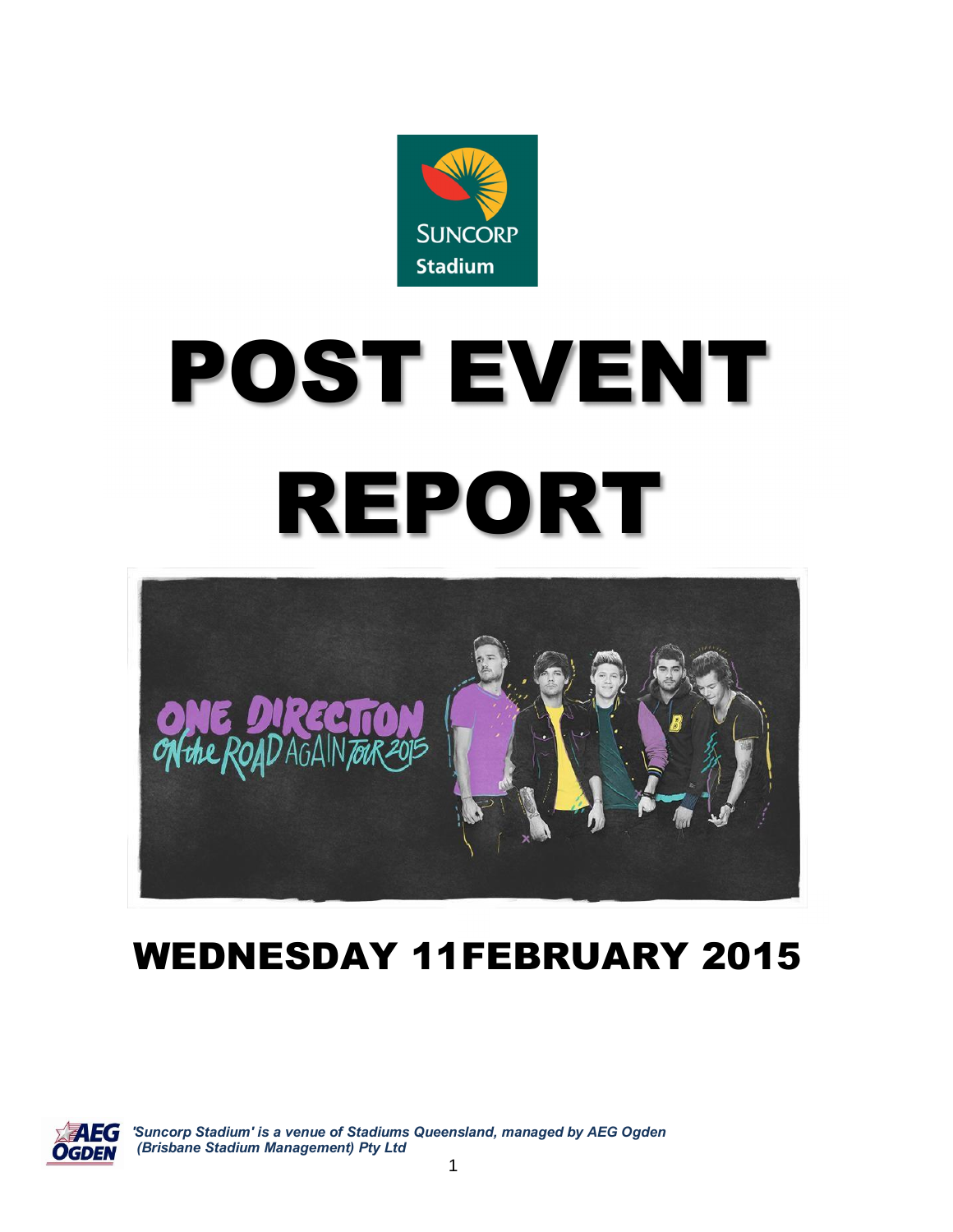### **1. EVENT OVERVIEW**

Suncorp Stadium hosted the One Direction % a the Road Again+ tour 2015 on Wednesday 11 February 2015.

Detailed planning was undertaken to identify and minimise potential adverse impacts on the local community in accordance with the Major Sports Facilities Regulations 2002 for Special Events.

A specific Operational and Transport & Traffic Management Plan was developed for the Concert and provided to the Stadium Management Advisory Committee (SMAC), Transport Coordination Group (TCG) and Stadiums Queensland as required in the Regulations.

A dedicated Call Centre was established for the concert period for the general public to contact the Stadium on any issues arising either during the bump in and bump out periods or during the concert itself. A local community letterbox drop was also conducted to provide residents and local businesses within the Lang Park Traffic Area with as much information on the Event as possible.

There were a total of 29 medical issues on the night, with a vast majority as a result of minor headaches or heat effect. The weather on the day was hot and humid.

In summary, the concert was deemed to be a success.

Key deliverables for the Concert were:

| Attendance                      | 32,899                                                                                                                                                                                                                                                                                                                                          |
|---------------------------------|-------------------------------------------------------------------------------------------------------------------------------------------------------------------------------------------------------------------------------------------------------------------------------------------------------------------------------------------------|
| Complaints /<br>Compliments     | Two noise complaints (one via the Call Centre and one via<br>email) were received from local residents during the main act.<br>Both complainants were called back and spot measurements<br>recorded at these locations confirmed that the external criteria<br>of 70 dB(A) was not being exceeded. No complaints were<br>received post-concert. |
|                                 | The venue received a number of compliments from patrons on<br>the night and through social media about Stadium staff. An<br>email from the concert promoter Nine Live was highly<br>complementary and rated the Stadium % be top of the tree+ of all<br>six of their One Direction outdoor concert venues in Australia.                         |
| Media                           | Media coverage leading up to and after the concert was<br>positive.                                                                                                                                                                                                                                                                             |
| Social Media /<br><b>Emails</b> | There were a large number of positive comments about event<br>information provided to patrons via the Stadium Website,<br>Facebook and Twitter pages leading up to the concert. In<br>addition, one negative comment was received via email about<br>noise, referred to above                                                                   |

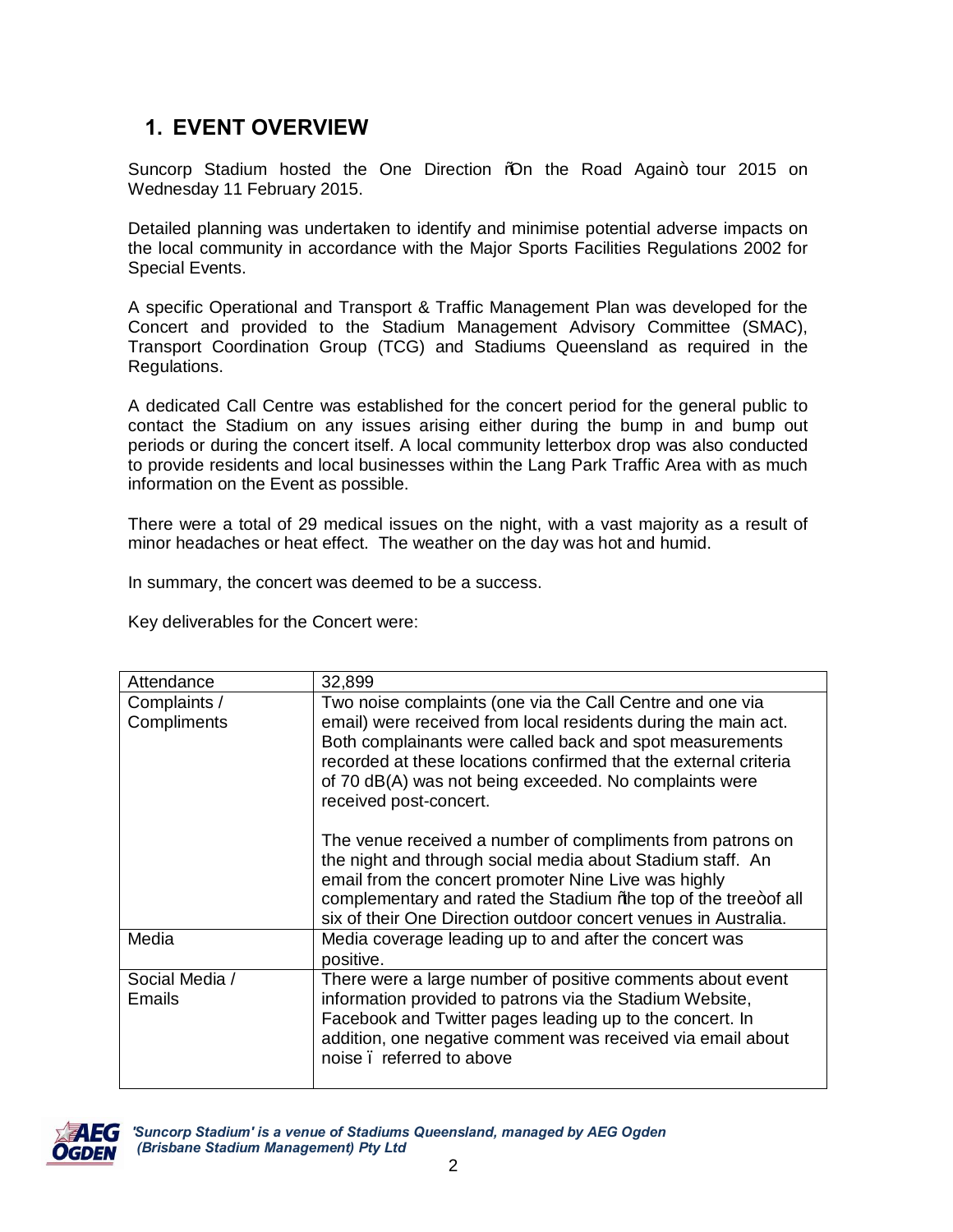|                         | Also, there was a significant increase in the number of followers<br>on the Stadium Twitter page after a Stadium post was<br>retweeted more than 35,000 times, including by one of the band<br>members.                                                                                                                                       |
|-------------------------|-----------------------------------------------------------------------------------------------------------------------------------------------------------------------------------------------------------------------------------------------------------------------------------------------------------------------------------------------|
| <b>Crowd Management</b> | There were no queuing problems or delays in entering the<br>Stadium. Egress went smoothly.                                                                                                                                                                                                                                                    |
| Security                | There was 1 arrest and 1 eviction from the venue for<br>intoxication. No other security concerns experienced.                                                                                                                                                                                                                                 |
| Transport               | No delays or issues were experienced with Public Transport.<br>Crowds cleared within 60 minutes.                                                                                                                                                                                                                                              |
| Noise Monitoring        | The Stadiumos noise consultant, Cardo reported that the concert<br>generally complied with the requirements of the MSFA Act<br>regarding noise measurements at concerts. Spot checks were<br>undertaken at two local residences following complaints and it<br>was confirmed that the external criteria of 70dB(A) was not<br>being exceeded. |

## **2**. **OPERATIONS**

#### **2.1 Attendance and ticketing**

#### *2.1.1 Concert Program*

| Public Gates A, B, D & E and Corporate Gates C&F Opened | 17:30 |
|---------------------------------------------------------|-------|
| First Support Act Commenced. SAMANTHA JADE              | 18:15 |
| Second Support Act Commenced. MCBUSTED                  | 18:35 |
| Main Act Commenced . ONE DIRECTION                      | 20:10 |
| Main Act Concluded . ONE DIRECTION                      | 22.15 |

#### *2.1.2 Tickets Sold*

| <b>Field Seating</b>      | 10,086 |
|---------------------------|--------|
| <b>Grandstand seating</b> | 23,462 |
| Corporate seating         | 167    |
| No shows                  | 816    |
| <b>ACTUAL ATTENDANCE</b>  | 32,899 |

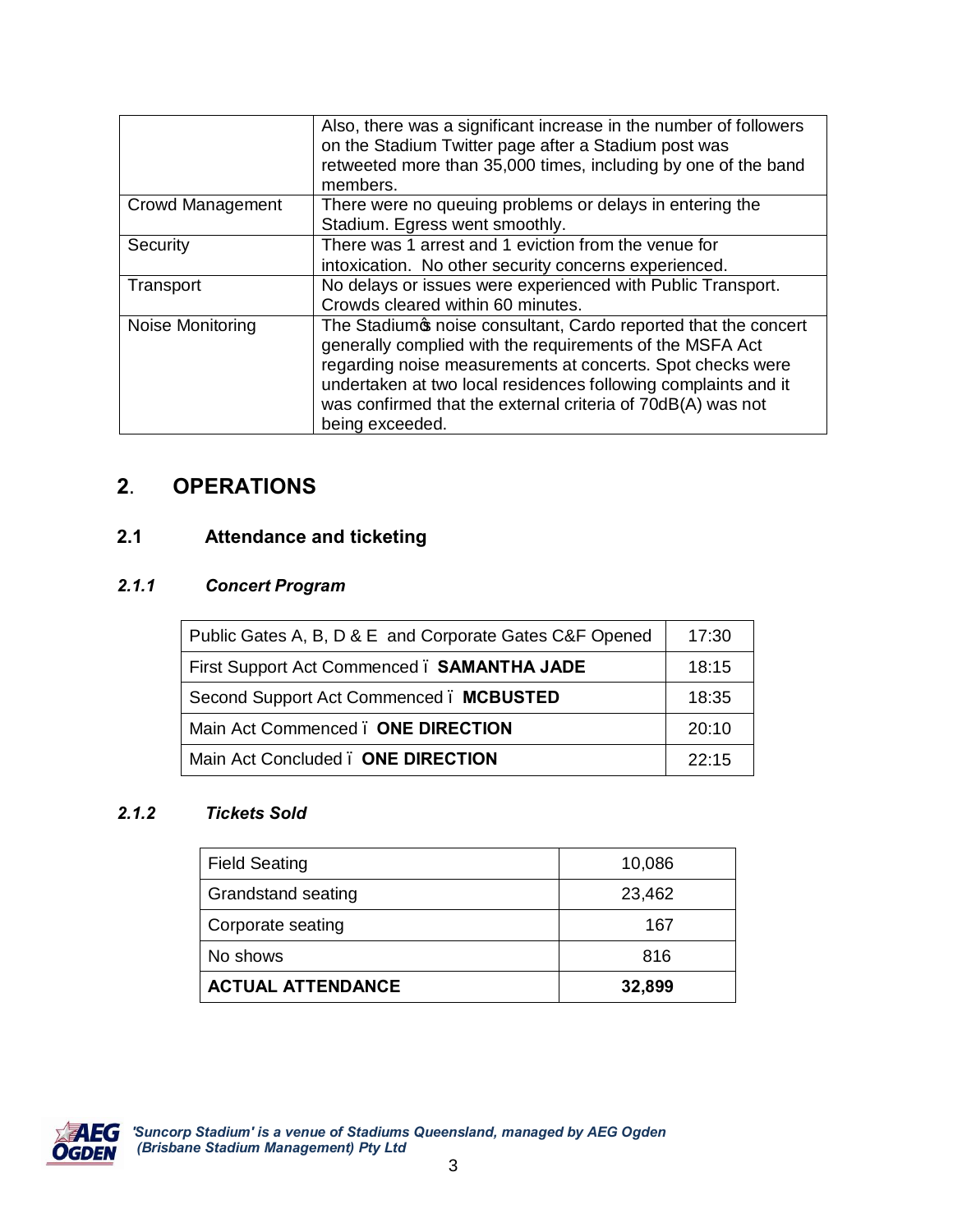#### **2.2 Local Residents Management**

#### *2.2.1 Call Centre Operations*

The Stadium established a Concert Hotline for local residents and businesses from Sunday 8 February 2015 to Thursday 12 February 2015, including the concert night specifically for issues relating to the concert. The hotline was manned by trained Stadium staff during the following times:-

| Sunday 8 February 2015     | 0900.1600  |
|----------------------------|------------|
| Monday 9 February 2015     | 0900, 1600 |
| Tuesday 10 February 2015   | 0900.2030  |
| Wednesday 11 February 2015 | 0900.2330  |
| Thursday 12 February 2015  | 0900, 1600 |

To assist with major complaints or issues, Call Centre operators had direct access to the Stadium's main control room and management team to obtain specific advice.

The general Stadium number (07 3331 5000) was also operational during normal business hours as was the Stadium Security number (07 3331 5168) after hours. All calls logged by Call Centre operators were responded to either by a return call or in writing by Stadium staff no later than Monday 16 February 2015. Callers were given information on what action was taken in response to their call and the subsequent outcomes.

#### *2.2.2 Call Centre Report*

There were two complaints received from local residents/businesses in Moreton Street and Earl Street to the Concert Hotline. Spot measurements were taken at these locations following the complaints and the external criteria of 70dB had not been exceeded.

#### **2.3 Noise Management**

The Stadium engaged Cardno as its specialist acoustic consultant. Cardno had conducted initial modelling to assist with the noise control measures during planning for the concert.

As part of this process, Cardno monitored noise levels at 15 minute intervals from inside the Stadium at the mixing console which was located approximately 35 metres from the front of house loudspeakers. External noise monitoring was also conducted at the following locations as required by the Major Sports Facilities (MSFA) Regulation 2002, schedule 2:-

- 8 / 5 Petrie Terrace, Brisbane
- **15 Plunkett Street, Paddington**
- **36 Judge Street, Brisbane**
- 26 Princess Street, Brisbane
- **31 Isaac Street, Milton**



 *'Suncorp Stadium' is a venue of Stadiums Queensland, managed by AEG Ogden (Brisbane Stadium Management) Pty Ltd*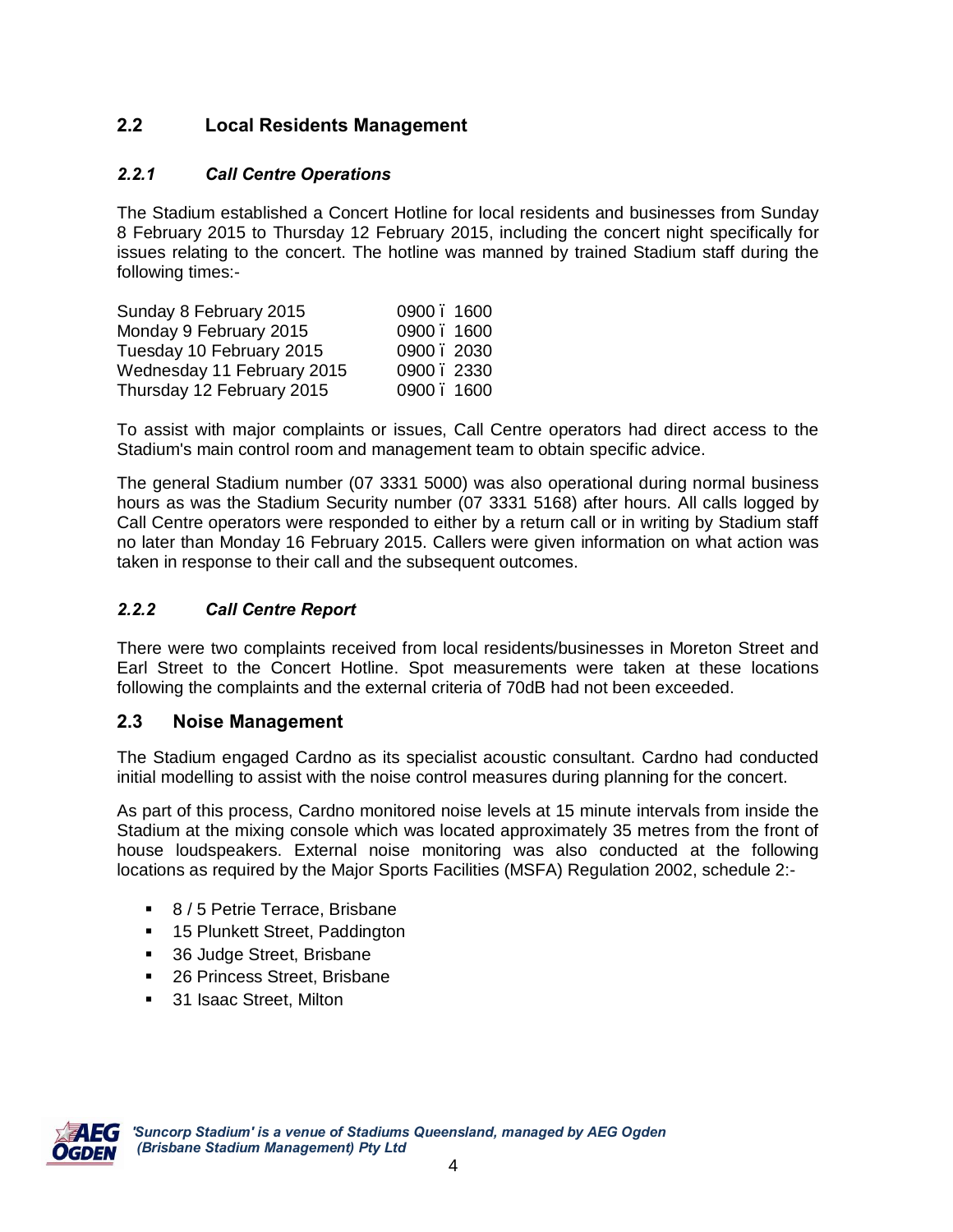Cardno measured noise in compliance with the Environmental Protection Agency's Noise Measurement Manual.

During the Event, including rehearsals and sound tests, the Stadium ensured that one of its employees or contractors:-

- (a) was present at the sound mixing desk for the Event and is able to exercise ultimate control on the noise levels from the sound amplification equipment;
- (b) could conduct and communicate with all of the acoustic consultants conducting the monitoring of the noise levels from the Event; and
- (c) was able to report sound levels to Stadium Management at all times

During the concert, wind conditions included a fresh breeze with some moderate gusts, from the east south east and south east, which is unusual at this time of the year. This resulted in noise levels measured to the north and west of the stadium above what would be expected during calm conditions or a north easterly wind which is more prevalent at this time of year.

Cardno's results indicate that noise emissions from the One Direction inside the Stadium complied with the internal EPP criteria for the duration of the concerts and soundchecks, with the exception of one small exceedances of 1 dB(A) at the beginning of One Direction, primarily due to the screaming of the crowd when the band commenced. All subsequent measurements were below the criteria.

Measured noise levels complied with the EPA $\phi$  special Events noise criteria of 70dB(A) at all external locations throughout the sound checks and concert, with the exception of Petrie Terrace where two consecutive readings above 70dB(A) were recorded, as a result of very high levels of crowd noise.

It was noted that while the music noise inside the Stadium was generally the same as previous concerts, noise at receivers on the southeast side and east side of the Stadium appeared to be subjectively higher than that measured and perceived for previous concerts. This was not expected, due to the wind conditions on the day. It was therefore most likely that the high levels of crowd noise experienced during this concert influenced the noise level at those locations due to their close proximity and clear line of sight to the upper tiers of the Stadium.

It was noted during measurements inside the stadium that the crowd % creaming + exceeded the concert noise level by up to 10 dB(A) for sustained periods of time during all measurement periods - at least 5 dB(A) higher than maximum crowd noise contributions measured at previous concerts.

#### **2.4 Local Issues Management**

#### *2.4.1 Noise Levels*

As per 2.2.2 – Call Centre Report